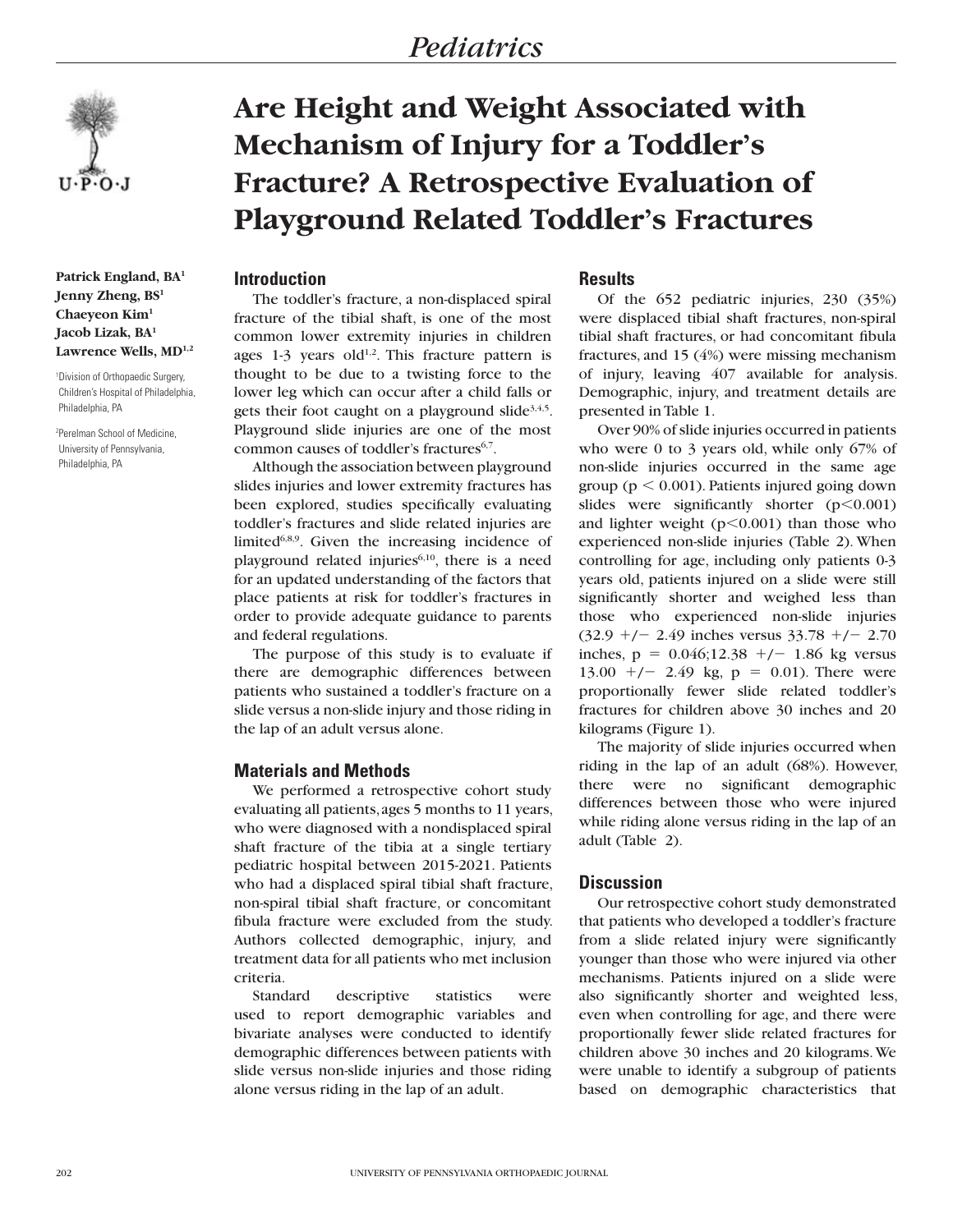| <b>Characteristics</b>             | Variable                                     | <b>Total Population (n= 407)</b> |  |
|------------------------------------|----------------------------------------------|----------------------------------|--|
| <b>Demographic Characteristics</b> | Age at Injury (years)                        | 2.05 (1.5 to 3)                  |  |
|                                    | 0-3 years                                    | 305 (75%)                        |  |
|                                    | 3-6 years                                    | 73 (18%)                         |  |
|                                    | 6-9 years                                    | 23 (6%)                          |  |
|                                    | 9 and older                                  | $6(1\%)$                         |  |
|                                    | <b>Height (inches)</b>                       | 35.98 (32.8 to 43.8)             |  |
|                                    | Weight (kg)                                  | 13 (11.34 to 15.2)               |  |
|                                    | Sex                                          |                                  |  |
|                                    | Male                                         | 253 (62%)                        |  |
|                                    | Female                                       | 154 (38%)                        |  |
|                                    | Race                                         |                                  |  |
|                                    | Caucasian                                    | 291 (72%)                        |  |
|                                    | African American                             | 48 (12%)                         |  |
|                                    | Asian                                        | 13 (3%)                          |  |
|                                    | Other                                        | 49 (12%)                         |  |
|                                    | Refused                                      | $6(1\%)$                         |  |
|                                    | <b>Ethnicity</b>                             |                                  |  |
|                                    | Non-Hispanic                                 | 399 (98%)                        |  |
|                                    | Hispanic                                     | 8(2%)                            |  |
|                                    | Laterality                                   |                                  |  |
|                                    | Right                                        | 220 (54%)                        |  |
|                                    | Left                                         | 187 (46%)                        |  |
| <b>Injury Characteristics</b>      | <b>Mechanism of Injury</b>                   |                                  |  |
|                                    | Fall                                         | 198 (49%)                        |  |
|                                    | Playground Injury (Slide)                    | 131 (32%)                        |  |
|                                    | Playground Injury (Other)                    | 22 (5%)                          |  |
|                                    | Sports                                       | $9(2\%)$                         |  |
|                                    | <b>MVC</b>                                   | $1(1\%)$                         |  |
|                                    | Other (Collision or unwitnessed)             | 46 (11%)                         |  |
|                                    | <b>Initial Treatment</b>                     |                                  |  |
|                                    | Long Leg Cast                                | 272 (67%)                        |  |
|                                    | Short Leg Cast                               | 57 (14%)                         |  |
|                                    | Splint                                       | 57 (14%)                         |  |
|                                    | CAM Boot                                     | 20 (5%)                          |  |
| <b>Treatment Characteristics</b>   | <b>Complications</b>                         |                                  |  |
|                                    | Skin breakdown from cast                     | 7(2%)                            |  |
|                                    | Reinjury after cast removal                  | $5(1\%)$                         |  |
|                                    | Compartment Syndrome or Neurovascular Injury | $0(0\%)$                         |  |
|                                    | Length of Follow Up (days)                   | 29 (23 to 42)                    |  |

|--|

Data is presented as  $n$ <sup>(%)</sup>, mean  $+/-$  SD, or median (IQR)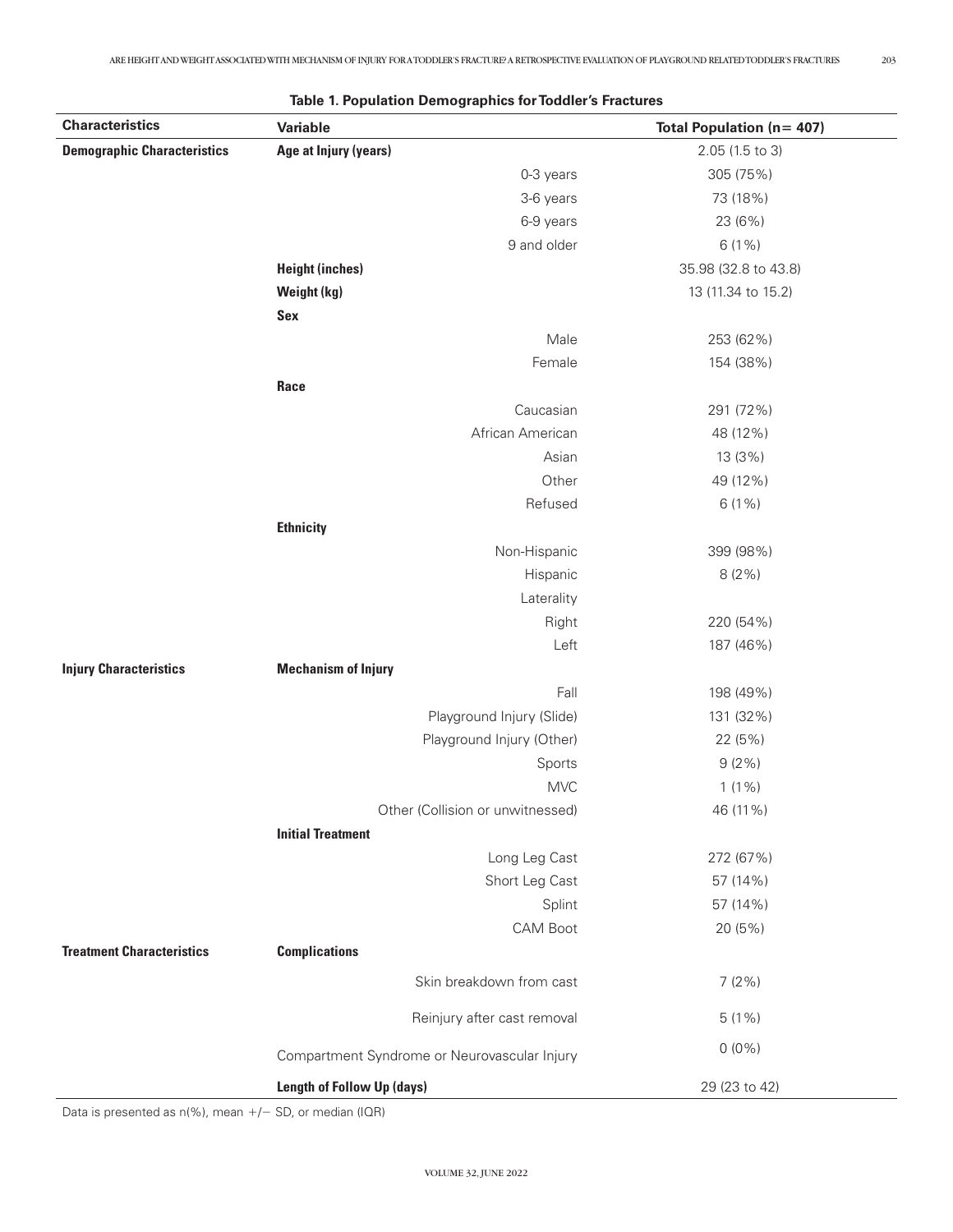#### **Table 2. Evaluating Demographic Differences for Toddler's Fractures**

#### **Slide versus Non-Slide Injuries**

| <b>Parameter</b>                                   | Slide Injuries (n=131)      | <b>Non-Slide Injuries</b><br>$(n=276)$     | <b>Chi Square</b> | P value                |
|----------------------------------------------------|-----------------------------|--------------------------------------------|-------------------|------------------------|
| Age at Injury (years)                              | $1.85 + / - 0.683$          | $3.02 + - 2.07$                            |                   | $<$ 0.001ª             |
| Age at Injury (years)                              |                             |                                            |                   |                        |
| 0-3 years                                          | 121 (92%)                   | 184 (67%)                                  | 33.026            | $<$ 0.001 $^{\rm b}$   |
| 3-6 years                                          | 10 (8%)                     | 63 (23%)                                   |                   |                        |
| 6-9 years                                          | $0(0\%)$                    | 23 (8%)                                    |                   |                        |
| 9 and older                                        | $0(0\%)$                    | 6(2%)                                      |                   |                        |
| <b>Height (inches)</b>                             | $33.37 + / - 2.90$          | $38.33 + - 6.93$                           |                   | $, 0.001$ <sup>a</sup> |
| Weight (kg)                                        | $12.44 +/- 1.98$            | $15.86 + / - - 7.79$                       |                   | $, 0.001$ <sup>a</sup> |
| Sex                                                |                             |                                            | 0.609             | $0.435^{b}$            |
| Male                                               | 85 (65%)                    | 168 (61%)                                  |                   |                        |
| Female                                             | 46 (35%)                    | 108 (39%)                                  |                   |                        |
| <b>Laterality</b>                                  |                             |                                            | 0.149             | $0.75^{b}$             |
| Right                                              | 69 (53%)                    | 151 (58%)                                  |                   |                        |
| Left                                               | 62 (47%)                    | 125 (42%)                                  |                   |                        |
| <b>Sliding Alone vs Sliding in lap of an Adult</b> |                             |                                            |                   |                        |
| <b>Parameter</b>                                   | <b>Sliding Alone (n=42)</b> | <b>Sliding in lap of Adult</b><br>$(n=89)$ | <b>Chi Square</b> | P value                |
| Age at Injury (years)                              | $2.07 + / - 0.80$           | $1.75 + / - 0.60$                          |                   | 0.057a                 |
| Age at Injury (months)                             |                             |                                            | 6.892             | 0.142 <sup>b</sup>     |
| 0-11 months                                        | $1(2\%)$                    | 2(2%)                                      |                   |                        |
| 12-23 months                                       | 20 (48%)                    | 63 (70%)                                   |                   |                        |
| 24-35 months                                       | 16 (38%)                    | 19 (21%)                                   |                   |                        |
| 36 - 47 months                                     | 4 (10%)                     | 4(4%                                       |                   |                        |
| 48-59 months                                       | $1(2\%)$                    | $1(1\%)$                                   |                   |                        |
| 60-72 months                                       | $0(0\%)$                    | $0(0\%)$                                   |                   |                        |
| <b>Height (inches)</b>                             | $34.21 + / - 2.99$          | $32.95 + - 2.79$                           |                   | 0.071a                 |
| Weight (kg)                                        | $12.87 +/- 2.1$             | $12.23 +/- 1.91$                           |                   | 0.094a                 |
| Sex                                                |                             |                                            | 0.47              | 0.493 <sup>b</sup>     |
| Male                                               | 29 (69%)                    | 56 (63%)                                   |                   |                        |
| Female                                             | 13 (31%)                    | 33 (37%)                                   |                   |                        |
| Laterality                                         |                             |                                            | 4.857             | 0.028 <sup>b</sup>     |
| Right                                              | 28 (67%)                    | 41 (46%)                                   |                   |                        |
| Left                                               | 14 (33%)                    | 48 (54%)                                   |                   |                        |

Data is presented as n(%), mean +-- SD, or median (IQR). a- Independent T tests, b- Pearson Chi square test. P values listed in bold indicate significance less than 0.05

would be more likely to be injured when riding down a slide in the lap of an adult versus riding alone.

Our study mirrors earlier epidemiologic studies demonstrating that toddler's fractures are a common pediatric lower extremity injury that primarily occur after falls and playground injuries<sup>2, 6,8,11</sup>. Given the increasing incidence of playground related injuries in recent years $6,10$  in conjunction

with our finding that over one third of toddler's fractures result from playground slide injuries, there is a need for an updated understanding of the factors that place patients at risk for these injuries in order to provide adequate information for federal interventions such as the US Consumer Product Safety Commission (CPSC). The CPSC has recommendations on age-appropriate playground equipment, however there are